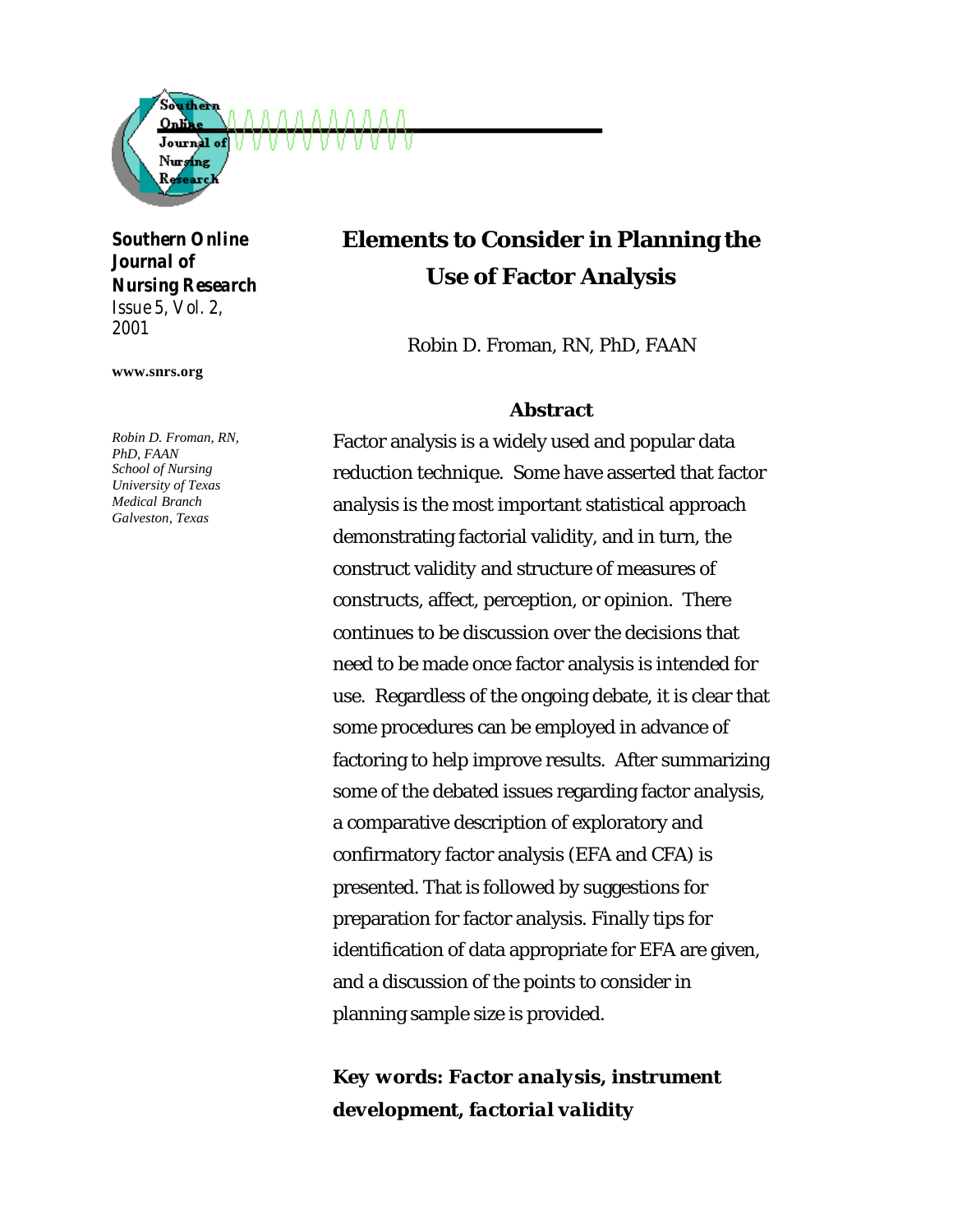## **Elements to Consider in Planning the Use of Factor Analysis**

Instrument development or validation is often the first step in a quantitative study. With a great deal of luck and significant perseverance in reviewing the literature, an inquisitive researcher might find exactly the scale needed to quantify a variable of interest. Unfortunately, this often is not the case. Frequently, precisely the right instrument is not available. In other cases, a promising instrument may be available but it may not have sufficient psychometric information available to argue for its use. In such instances, researchers are faced with either validating or possibly adapting an existing tool or developing a new one. These activities require the researcher to document the psychometric adequacy of existing, revised, or new instruments before getting on with study of the original research question. Sufficient defense of the measurement properties of any instrument worth using must address the issue of validity, particularly construct validity.**1** The intent of this article is to give a brief introduction to factor analysis (FA), including preparing data to be analyzed through FA, as one method to address the validity of instruments. The article is not an in-depth presentation, or exhaustive on the topic. It is merely an introduction to help the reader gain more familiarity with the popular

**<sup>1</sup>**Norbeck, J. (1985). What constitutes a publishable report of instrument development? *Image, 34*, 380-382.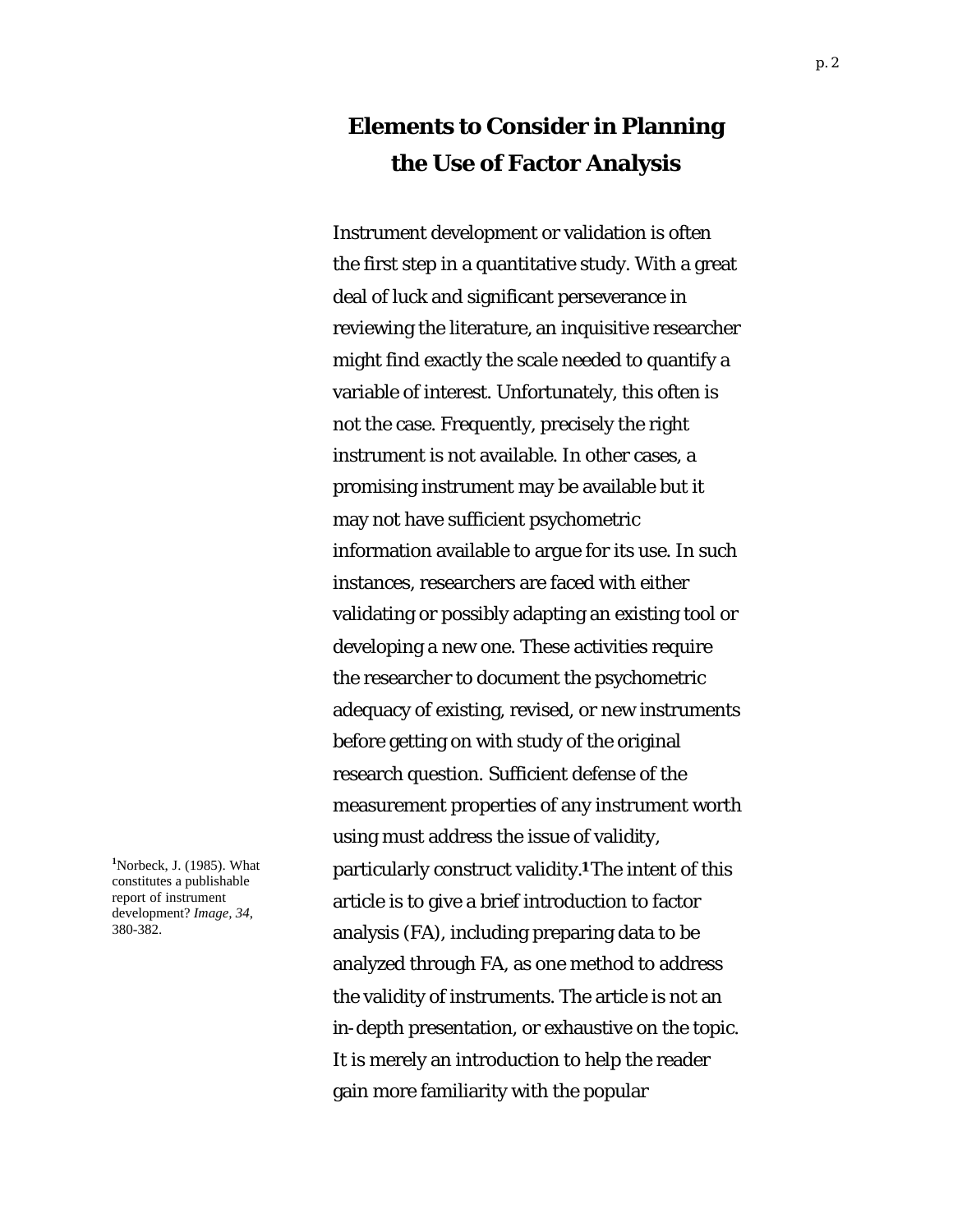**2** Goodwin, L., & Goodwin, W. (1991). Focus on psychometrics: Estimating construct validity. *Research in Nursing & Health, 14*, 235 -243.

<sup>3</sup>ibid, p. 238

**4** Dixon, J. (1993). Grouping techniques. In B. Munro & E. Page, *Statistical Methods For Health Care Research (2nd. Ed)* (pp. 245 - 274). Philadelphia: J. B. Lippincott. **5** Nunnally, J. C., & Bernstein, I. H. (1994). *Psychometric theory (3rd Ed).* New York: McGraw Hill. **6** DeVellis, R. (1991). *Scale development: Theory and Application.*  Newbury Park, CA: Sage. **7** Gable, R. K., & Wolf, M. B. (1993). *Instrument Development in the Affective Domain (2nd. Ed)* Boston: Kluwer. **8** Munro, B. H. *(1997). Statistical Methods for Health Care Research (3rd Ed).* Philadelphia, Lippincott. **9** Pedhazur, E., & Schmelkin, L. (1991). *Measurement, Design & Analysis*. Hillsdale, NJ: Erlbaum **<sup>10</sup>**Tabachnick, B.G., & Fidell, L. S. (2001). *Using Multivariate Statistics (4rd Ed).* New York: Harper Collins. **<sup>11</sup>**Kline, R. B. (1998) *Principles and Practice of Structural Equation Modeling.* New York: Guilford Press

procedure.

When reviewing a sample of published studies involving measurement of at least one construct, Goodwin and Goodwin **<sup>2</sup>** found the most popular method of documenting construct validity was the use of factor analysis techniques. They assert that "researchers commonly rely heavily, and sometimes exclusively, on factor analysis for obtaining evidence of the construct validity of ibid, p. 238 their instruments."**3** Others claim "factor analysis is the most important statistical tool for validating the structure of our instruments." **4** Currently, popular as well as classic texts on psychometric theory, **<sup>5</sup>** instrument development,**6,7** and research, design, and statistics **8 -10** devote multiple chapters to factor analytic procedures and their use in providing evidence of construct validity of measures. The interest in and use of factor analysis has been apparent since computers made the use of principal factor analysis (PFA) and principal components analysis (PCA) accessible to most researchers. With increased availability and easy use of procedures for confirmatory factoring, such as EQS, Linear Structural Relations (LISREL), and structural equation modeling (SEM), the entire family of analyses has enjoyed growing popularity.**11** It must be kept in mind that there are other components of construct validity that are not addressed by factor analysis. Some complain that researchers may rely too heavily upon factor analytic studies to the

p. 3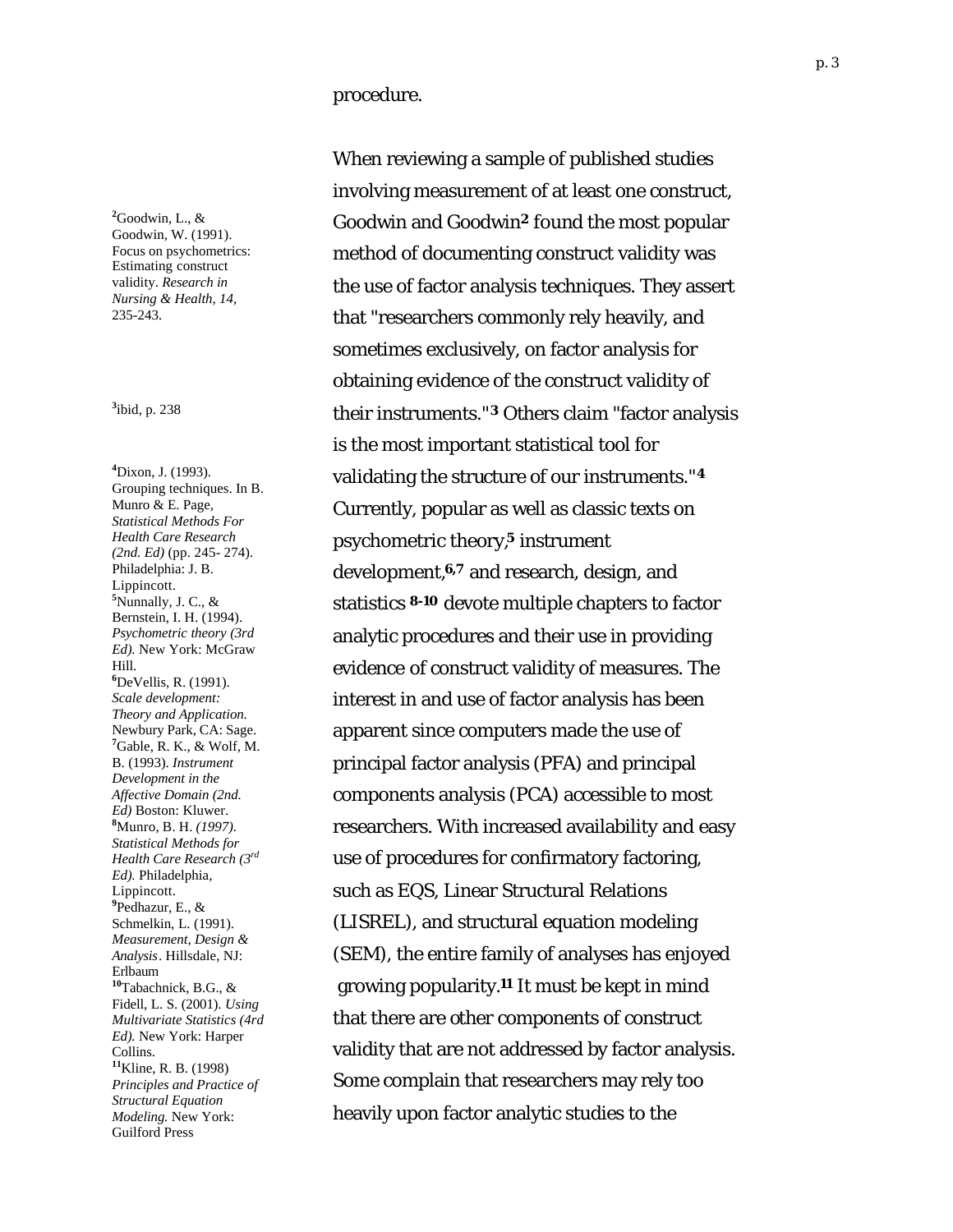**<sup>13</sup>**Ferketich, S. A., & Muller, M. (1990). Factor analysis revisited. *Nursing Research, 39*, 59-62. **<sup>14</sup>**Gable, 1993 **<sup>15</sup>**Tabachnick, B. G., & Fidell, L. S. (1996). *Using Multivariate Statistics (3rd Ed)*. New York: Harper Collins **<sup>16</sup>**Tabachnick, 2001 **<sup>17</sup>**Nunnally, 1994 **<sup>18</sup>**Stevens, J. (1996). *Applied Multivariate Statistics For The Social Sciences (3rd Ed).*  Mahwah, NJ: Erlbaum. **<sup>19</sup>**Tabachnick, 1996 **<sup>20</sup>**Borgatta, E. F., Kercher, K. & Stull, D. E. (1986). A cautionary note on the use of principal components analysis. *Sociological Methods and Research, 15*, 160-168

exclusion of other means of assessing construct validity.**12** One should keep in mind that factor validity is but a single aspect of documenting accuracy in measuring a construct, albeit a powerful and widely used one.

#### **Ongoing debates regarding factor analysis**

Debates on when to use each of the family of factoring procedures abound. The most ferocious debate surrounds the choice of PCA or PFA. Selective reading of the literature can argue for use of either PFA or PCA in the study of an instrument's construct validity.**13-16** Some authors suggest there is little difference between the results produced by the two approaches**17-19** although systematic studies have shown the two approaches to produce different results.**20** The underlying assumptions of PCA and PFA are not the same, leading to the debate. PCA assumes there is no error in measurement and all item variation is available for explanation and understanding. On the other hand, PFA assumes that there is error in measurement and only the systematic variation that is somehow common to the items on an instrument may be explained and understood. The discussion, tips, and recommendations presented here are specific to neither PCA or PFA but will be beneficial when applied in preparation for either.

There are additional points of disagreement in the literature relevant to factor analysis (FA).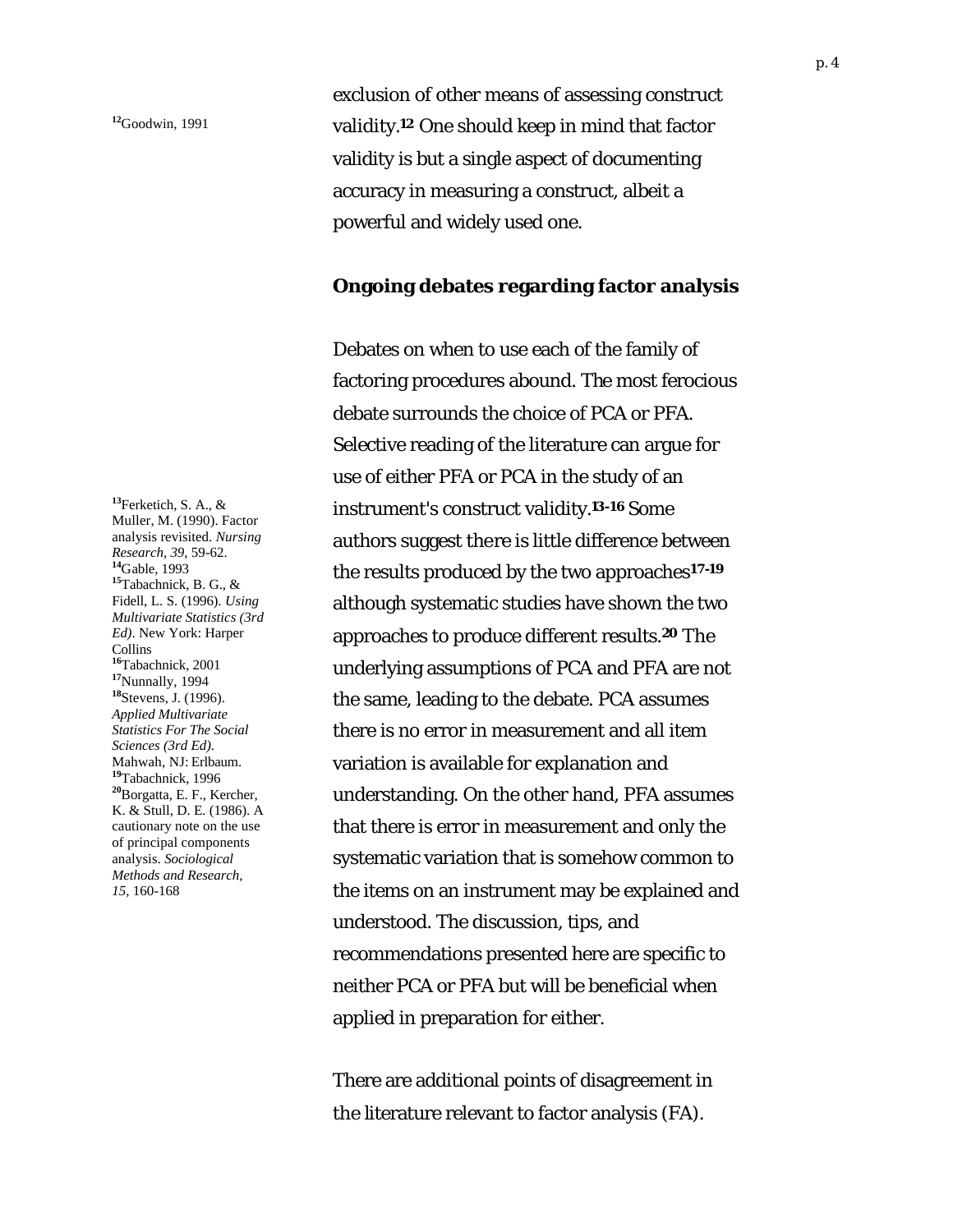**<sup>23</sup>**Gould, S. J. (1981). *The Mismeasure of Man.* New York: Norton

**<sup>24</sup>**Guilford, J. P. (1952). When not to factor analyze. *Psychological Bulletin, 49*, 26-37

Often, the boundary between exploratory and confirmatory factoring is blurred or **<sup>21</sup>**Goodwin, 1991 nonexistent.**21** Factor analysis suffers from inconsistent terminology, lack of uniformity in criteria or cutoff values for indicators, menus of rotations to select from, and variations in interpretations of the same results from one researcher to the next. It is easy to understand why some have described FA as confusing and **<sup>22</sup>**Pedhazur, 1991 complex**22** while others have been more blunt, referring to it with expletives.**23** The decisions you will have to make once you have gotten into FA will not be addressed in this article. Instead, a few simple precautions to take before engaging will be noted. None of the notions presented here are new. Certain points of preparation in advance of analysis, dubbed by statisticians as "data hygiene," have been recognized and promoted since the early 1950s.**24** Those that can help prepare for the most effective use of FA are reviewed.

## **Exploratory and Confirmatory Factor Analysis**

Having a healthy perspective about what to expect from FA can help one avoid disappointments. When used for instrument development, and particularly when applied to concerns about construct validity, FA is usually a two-stage process. The first stage of FA offers a systematic means of examining interrelationships among items on a scale. These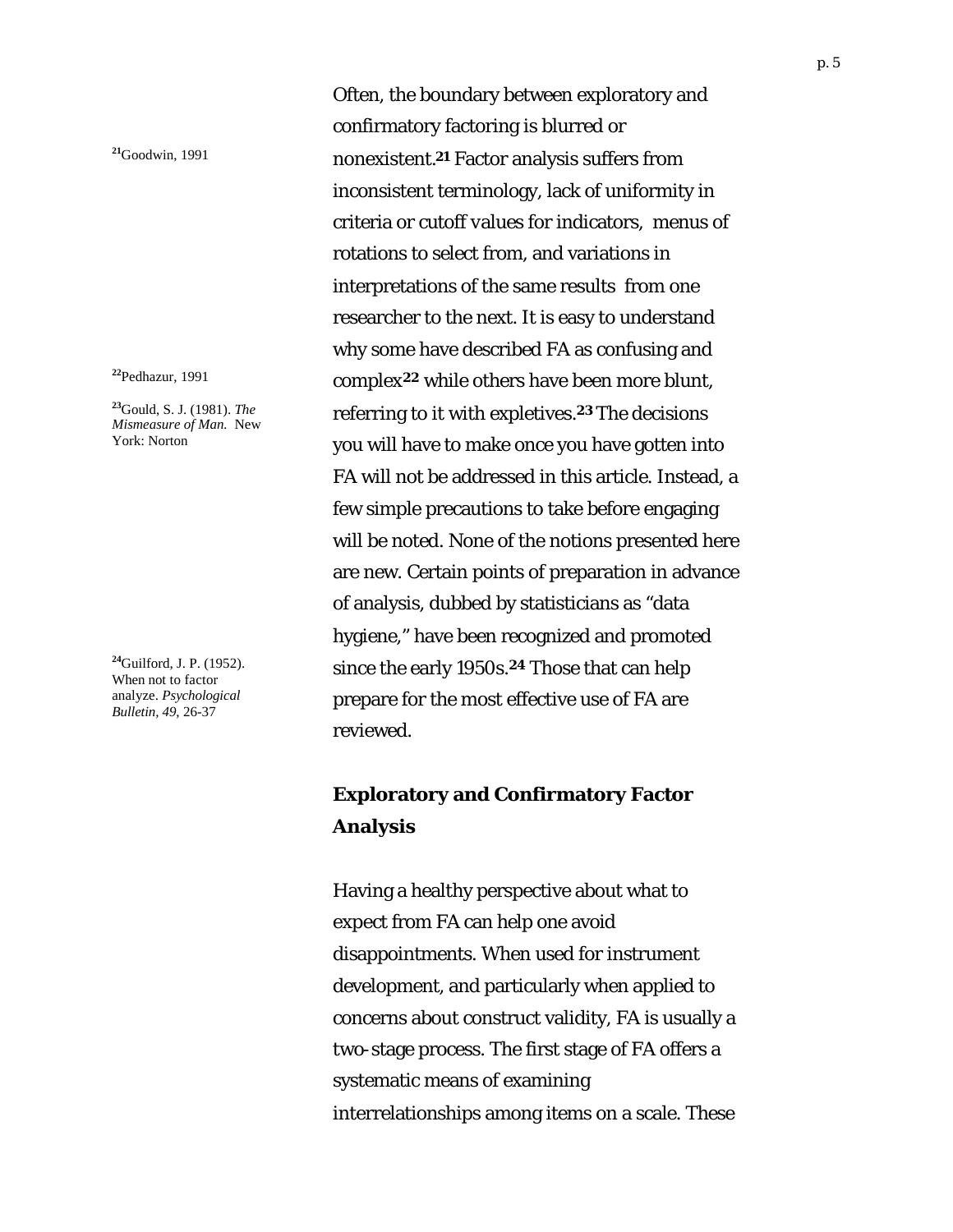interrelationships are used to reveal the clusters of items that have sufficient common variation to justify their grouping as a factor. The factors, in turn, are frequently interpreted as indicators of the latent constructs underlying responses to the instrument as a whole.**25,26** The second stage of FA is used to test specific propositions about item groupings and the construct.

The first stage or initial application of FA to a set of items or variables making up an instrument is usually the first empirical exploration of what dimensions, or factors, contribute to the construct thought to underlie responses to items. This stage of FA is exploratory factor analysis (EFA). Although not technically conforming to all the requirements of rigorous hypothesis testing (i.e., providing a statistic that can be compared to tabled values of expected distributions to assess probability levels), this initial FA does test ideas. If one supposes a construct to be unidimensional, then an EFA showing a single factor grouping, where all items "hang together," is supportive. If the construct is theorized to have multiple facets or dimensions, a single factor solution on an EFA would not support the instrument's construct validity using that selection of measuring items. It is important to keep in mind that the EFA might not uncover the real dimensions underlying the construct, particularly when preparation of the item pool or preparation for the actual analysis has been sloppy. This undesirable outcome is a very likely one when

**<sup>25</sup>**DeVellis, 1991 **<sup>26</sup>**Nunnally, 1994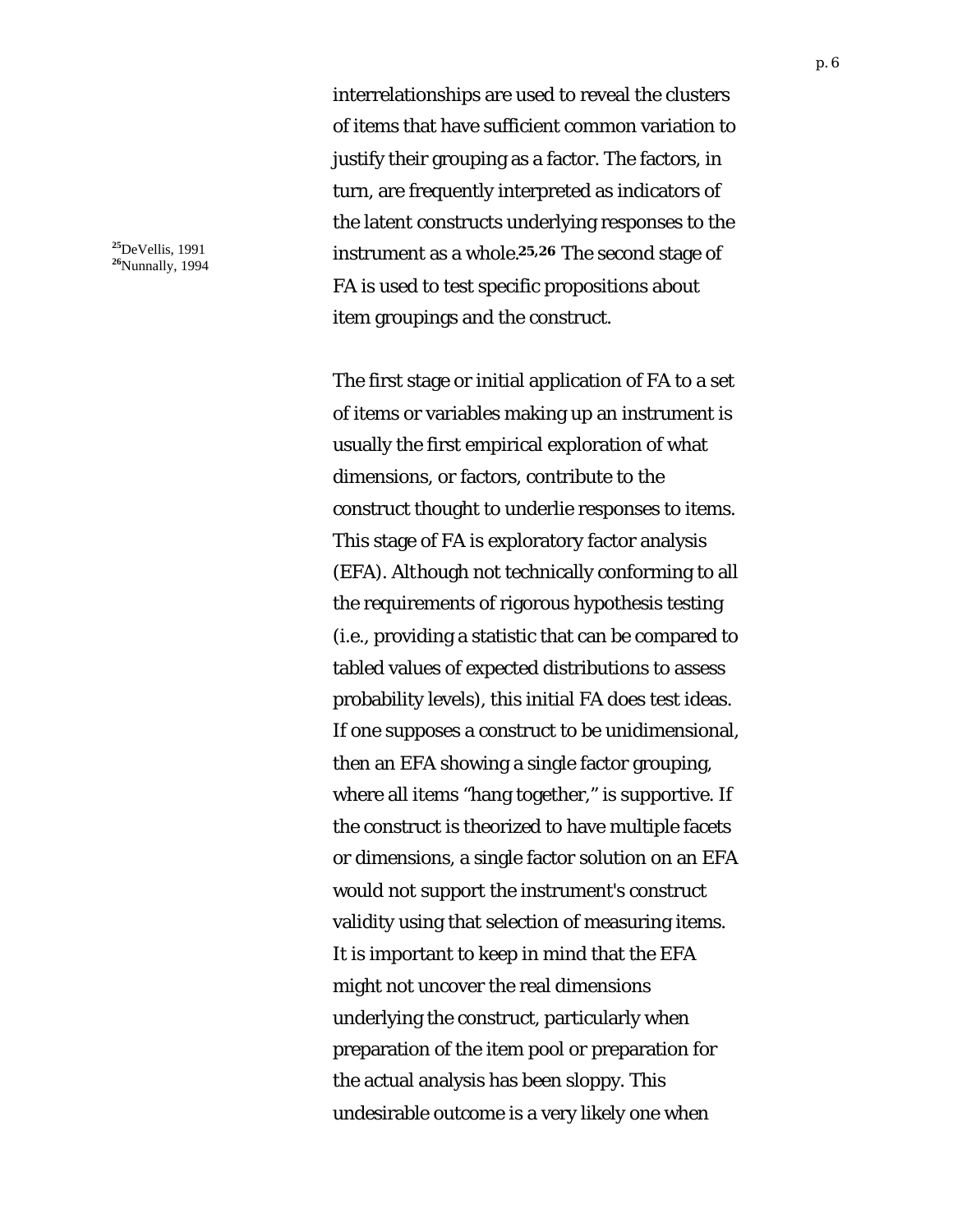items are included on an instrument without a well conceived theoretical basis. One needs a theoretical rationale for the use of FA (i.e., to detect an expected number of dimensions) derived from ideas about how the construct being **<sup>27</sup>**Pedhazur, 1991 explored should behave.**27** In the absence of theory about the dimensionality of constructs, and items derived from this theory, FA will only disappoint or confuse. But given sufficient theoretical preparation, EFA can provide the first objective test of an idea.

> After the initial first stage EFA analysis, items are either discarded or retained and interpreted. At this time, many researchers progress to a subsequent stage of factor analysis. This stage, confirmatory factor analysis (CFA), is different from the EFA in both intent and actual analytic procedures used. CFA is best accomplished on a data set independent of the initial EFA. This data set might come from dividing the initial data pool into two: responses from one half of the subjects to be used for the EFA and the other half for the CFA. Such an arrangement requires a sizeable initial sample and data pool. A more common approach is to conduct the CFA on a set of data collected subsequent to the initial EFA. In this second data collection, adjustments to items or the instrument (revisions, deletions, or additions of new items made based upon the results of the initial EFA) may be included and their effect assessed.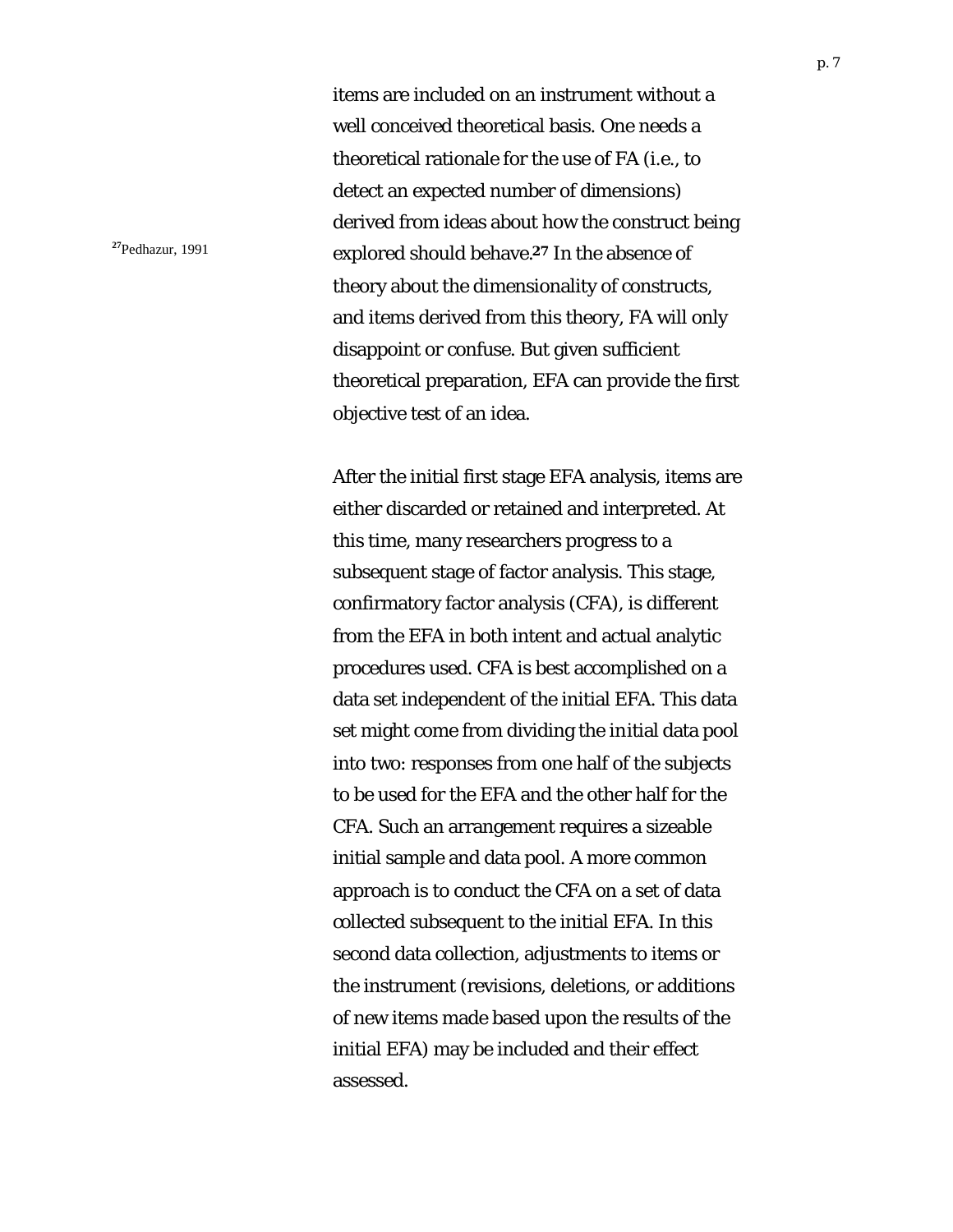**<sup>28</sup>**Hayduk, L. A. (1987). *Structural Equation Modeling with LISREL: Essentials and Advances*. Baltimore: Johns Hopkins Press. **<sup>29</sup>**Kline, 1998 **<sup>30</sup>**Long, J. S. (1983). *ConfirmatoryFactor Analysis.* Newbury Park, CA: Sage. **<sup>31</sup>**Pedhazur, 1991 **<sup>32</sup>**Tabachnick, 2001

**<sup>33</sup>**Leske, J. S. (1991). Internal psychometric

CFA represents the actual testing of hypotheses about structures underlying responses to individual items on an instrument. In CFA, hypotheses about specified factors, parameter estimation, how the factors are arranged in a larger model, and how much of an underlying construct the factors can explain are tested. This more complex testing, using SEM, EQS or LISREL, is beyond the immediate concern of those preparing for the initial use of factor analysis. Considerations of specific importance to confirmation of expected factor structure are not presented here. Interested readers are urged to refer to sources such as Hayduk,**28** Kline,**<sup>29</sup>** Long,**30** Pedhazur and Schmelkin,**31** or Tabachnick and Fidell**32** for more information about CFA. For the remainder of this article, it will be assumed that the items responses providing the data for a factor analysis have not yet been subjected to empirical factoring procedures. This is always the case with a newly developed scale and, unfortunately, the case with many scales available in the literature.

## **Initial preparations and decisions for use of EFA**

Data need to be available for an EFA. If an instrument exists in the literature, and factor analysis results have not yet been reported for it, its items may provide the vehicle for collecting data for an EFA. The Critical Care Family Needs Inventory (CCFNI)**33** provides an example of how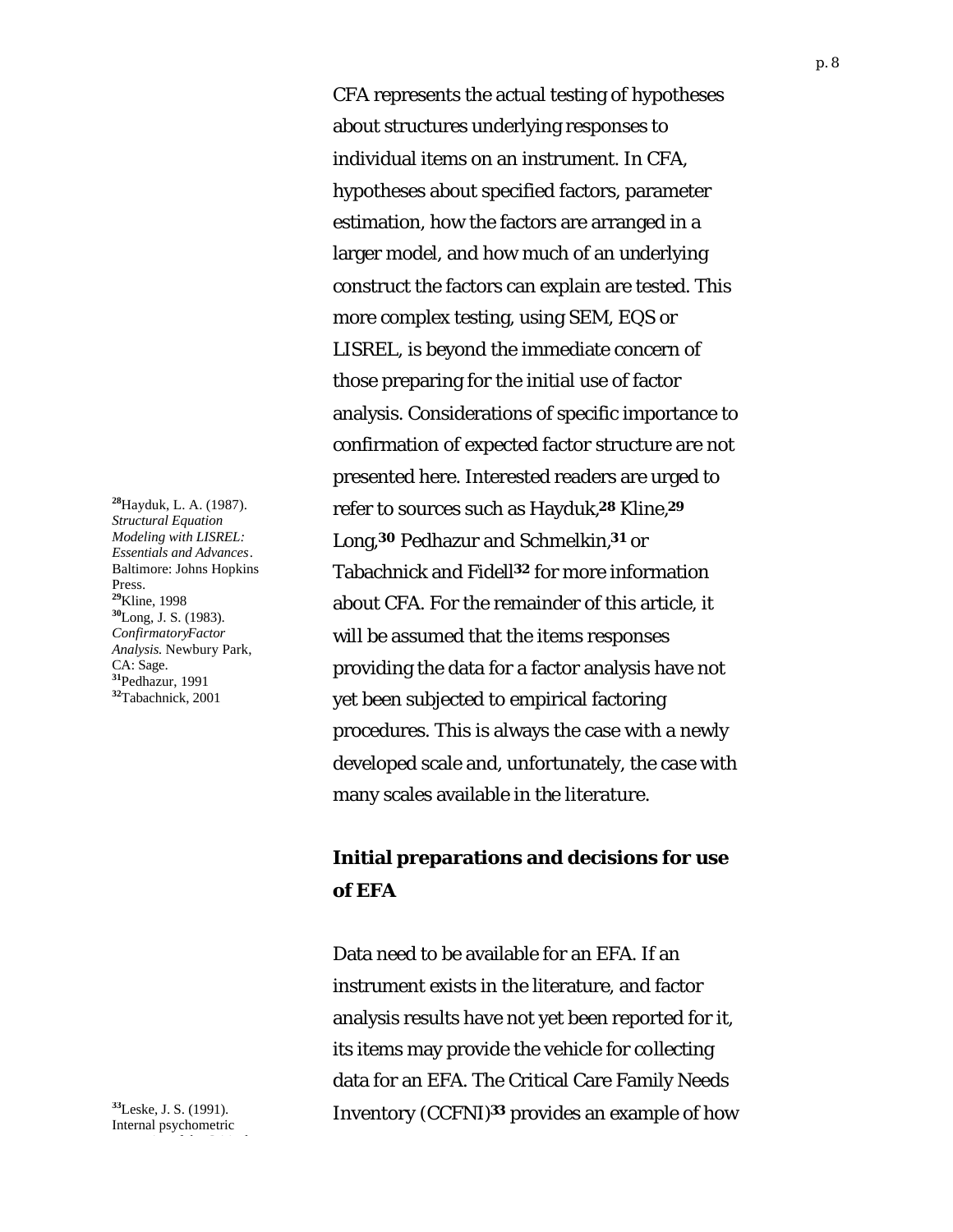properties of the Critical Care Family Needs Inventory. *Heart & Lung, 20*, 236-243

**<sup>34</sup>**Molter, N. C. (1979). Needs of relatives of critically ill patients: A descriptive study. *Heart & Lung, 8*, 332-339. **<sup>35</sup>**Rodgers, C. D. (1983). Needs of relatives of cardiac surgery patients during the critical care phase. *Focus on Critical Care, 10*(5), 50-55. **<sup>36</sup>**Daley, L. (1984). The perceived immediate needs of families with relatives in the intensive care setting. *Heart & Lung 13*, 231-237.

**<sup>37</sup>**Leske, J. S. (1986). Needs of relatives of critically ill patients: A follow-up. *Heart & Lung, 15*, 189-193.

**<sup>38</sup>**Leske, 1991

a scale may come to be applied in research studies without a clear understanding of the instrument's structure. The initial development of the CCFNI was described by Molter.**34** The instrument was used subsequently in many nursing studies and responses were interpreted at either the item level**35** or in categories of intuitively derived item groupings.**36** The groupings suggested a multidimensional structure underlying the scale. In the absence of evidence that the measure was unidimensional, the internal consistency estimates for the full length 45 item scale were impressive.**37** It was not until twelve years after the CCFNI entered the literature that an actual factor analysis was conducted on responses to the items.**38** That analysis documented a five-factor structure underlying item responses, thus calling into question the previous scoring procedures for the **<sup>39</sup>**ibid. CCFNI. Leske's**39** EFA on the CCFNI was an appropriate application of the procedure and represents a significant contribution to our understanding of how the scale operates.

> In the case of either an existing, not yet factored instrument, or when a new instrument is being developed, items should only be selected or generated for inclusion in the analysis if there is a clear, explicit idea of what the domain of interest is. A specific conceptual definition of the construct is needed before item generation or inclusion. The need for an explicit definition might seem deceptively obvious. Unfortunately,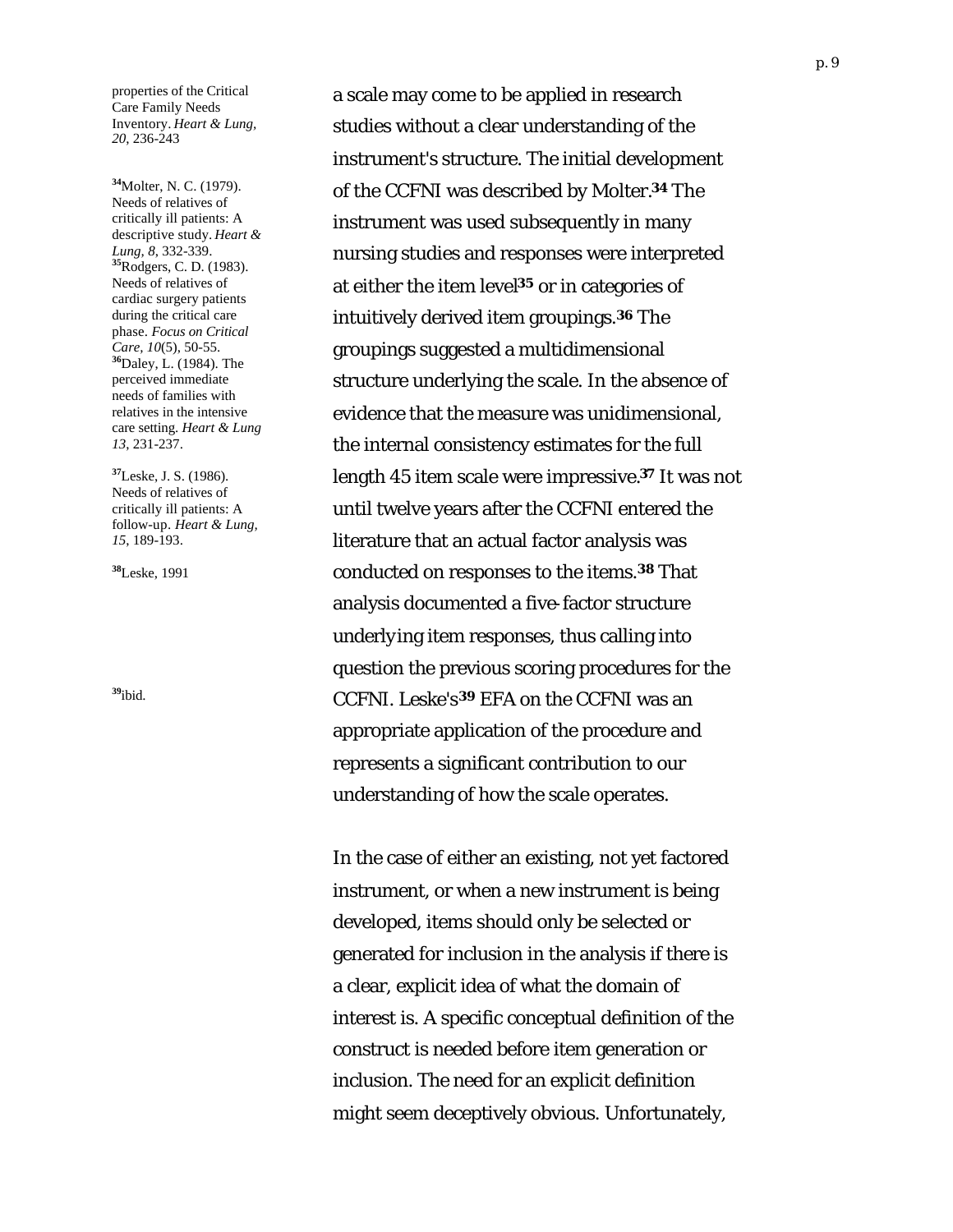this requirement may be overlooked in the rush of preparation of an instrument needed for a research opportunity immediately at hand. When that is the case, the omission may only be realized after time has been spent in generating items and collecting data, from either "expert **<sup>40</sup>**DeVellis, 1991 judges" or actual subjects.**<sup>40</sup>**

> When measuring a construct, statement of a useful conceptual definition is sometimes difficult. Theories related to the concept should be considered. This can be accomplished through a thorough review of the literature. The approach used in developing items to measure nurses' attitudes toward patients with AIDS is an example of this.**41** A review of the literature suggested that theorists were then speculating about five types of attitudes toward these patients. Thus, an initial item pool of 83 items was generated to reflect the five dimensions needed to define the construct. Ultimately this pool was whittled down to 21 useable items, and the five theoretical dimensions were found to collapse into two measurable and meaningful ones when empirically tested in the EFA.

> If there is no instrument in the literature reporting to measure the construct of interest, an entirely new set of items may need to be generated. In the case of new or emerging constructs, there may be little written to assist definition or speculation about the dimensionality underlying the items. In that

**<sup>41</sup>**Froman, R. D., Owen, S. V., & Daisy, C. (1992). Development of a measure of attitudes toward persons with AIDS. *Image, 24*, 149-152.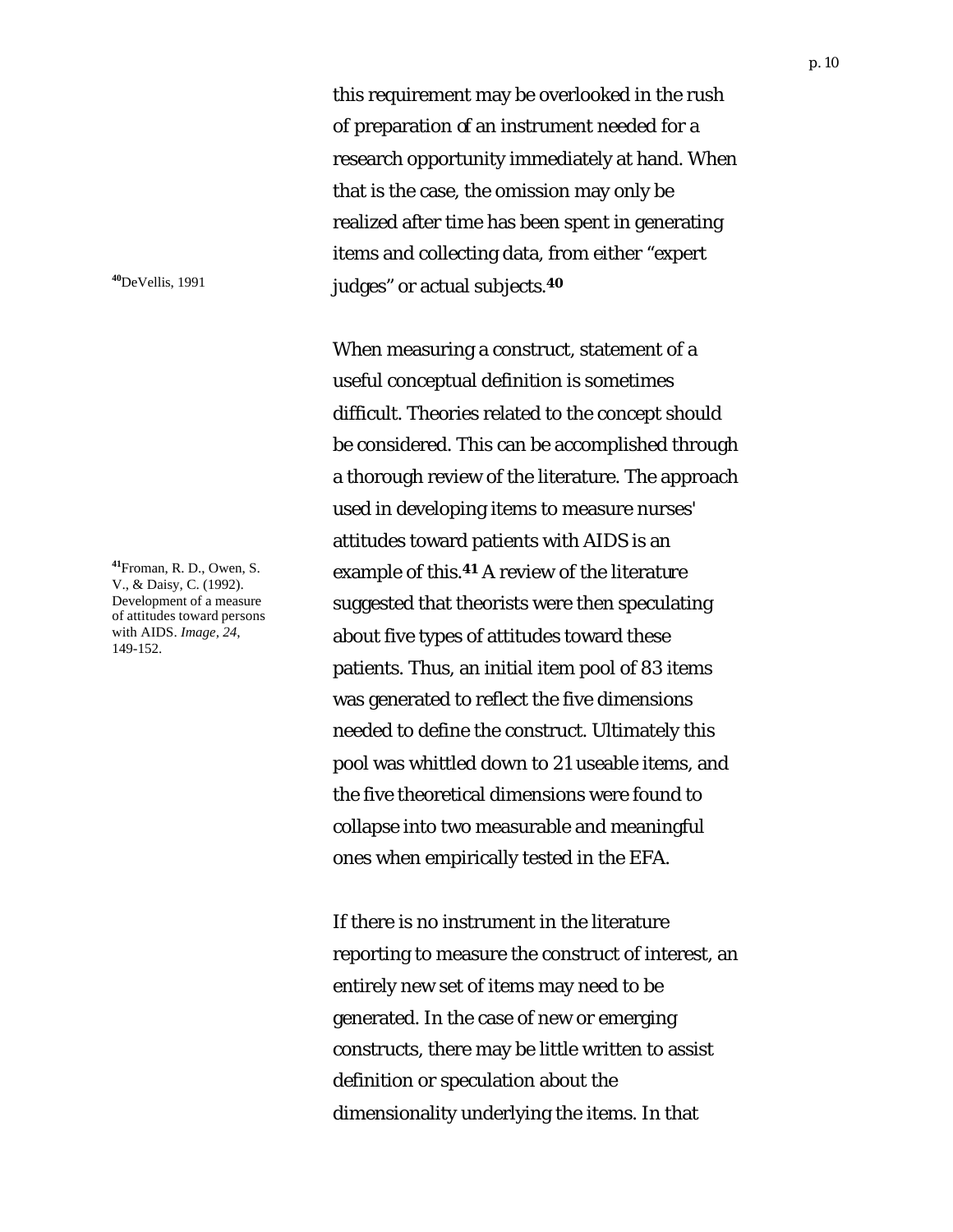**<sup>42</sup>**Lev, E. L., & Owen, S. V. (1996). A measure of self-care self-efficacy. *Research in Nursing & Health, 19,* 421-429.

event, qualitative study and interviews with individuals or focus groups composed of those familiar with the construct can prove immensely helpful. For example, when Lev began her study of strategies oncology patients use to promote health during cancer treatment,**42** there was little available in the literature on that specific topic. To help her refine her definition of the construct in advance of writing items for a scale, Lev met with 47 individuals who were adapting to cancer treatment. Following interviews and discussions with these individuals, Lev was able to develop a definition of her construct of interest, patients' confidence for a specific aspect of self-care, that included four dimensions. Given the multidimensional structure for the construct implied by the experienced persons in her focus groups, she knew the intended direction to take with item generation. Once a definition was in place, she could begin to write items to reflect the construct as specified by that definition.

Knowing how many dimensions are expected, based on your conceptual definition of the construct, gets you ready for item generation. At this point it is better to have the luxury of extra items in your initial pool than too few. It is not unusual to begin with as many as three to four times the number of items ultimately desired in **<sup>43</sup>**DeVellis, 1991 the final scale.**43** For a construct initially theorized to have five dimensions, and with minimum requirement of at least three items per dimension in the final item pool to provide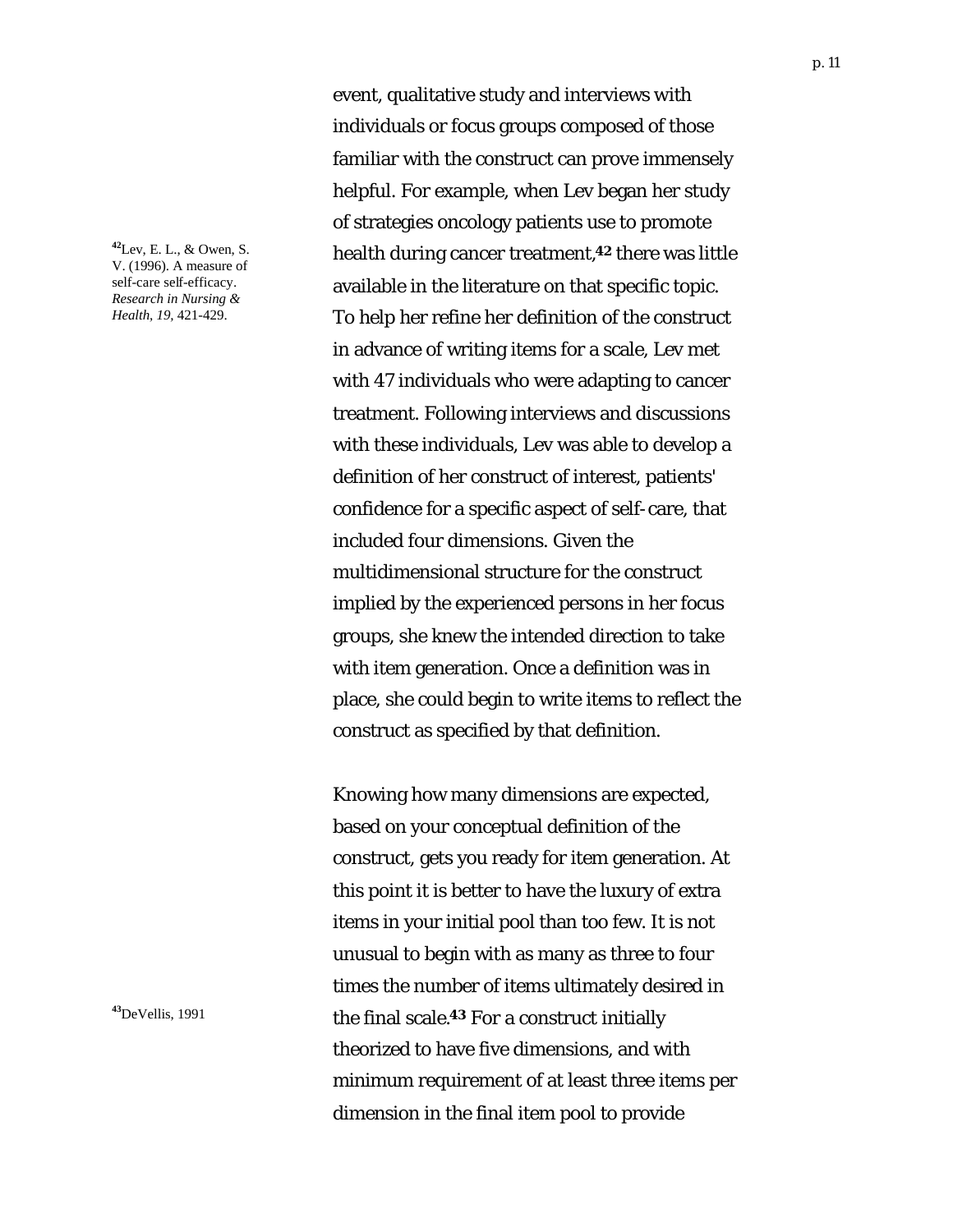**<sup>46</sup>**Gable, 1993 **<sup>47</sup>**Grant, J. S., & Davis, L. L. (1997). Focus on Quantitative Methods: Selection and use of content experts for instrument development. *Research in Nursing & Health, 20,* 269-274. **<sup>48</sup>**DeVellis, 1991

**<sup>44</sup>**Guilford, 1952 sufficient reliability,**44** between 45 and 60 items (5 dimensions X 3 items per dimension X 3 or 4 for initial pool) should be generated for the beginning item pool. The original pool of 83 items for the measure of attitudes towards AIDS **<sup>45</sup>**Froman, 1992 patients**45** was larger than most for a similarly theorized five dimensional construct, but its size allowed flexibility in the content review process. Initial item pools may be reasonably and even considerably culled during review by expert judges.**46,47** The culling helps select the most salient items. It also helps avoid excess subject burden during pilot testing if an instrument is very lengthy.**<sup>48</sup>**

After generating and culling an initial item pool, construction of a pilot instrument to use in collecting actual subjects' responses is necessary. At this stage it is important to consider that it is easier to remove or discard items from the pool after collection of data than to add items and have to capture a new sample to pilot additional items generated subsequently. It is a good idea to **<sup>49</sup>**Tabachnick, 2001 collect subject response data on at least five**49** but fewer than 10 items for each dimension theoretically postulated to define the construct. This recommendation is based on Guilford's **<sup>50</sup>**Guilford, 1952 rule,**50** that at least three variables (or in the case of instrument development, items) are needed to define a factor, balanced with what we know about reliability estimation. There are numerous formulas that demonstrate that the more items on a measure, all other things being equal, the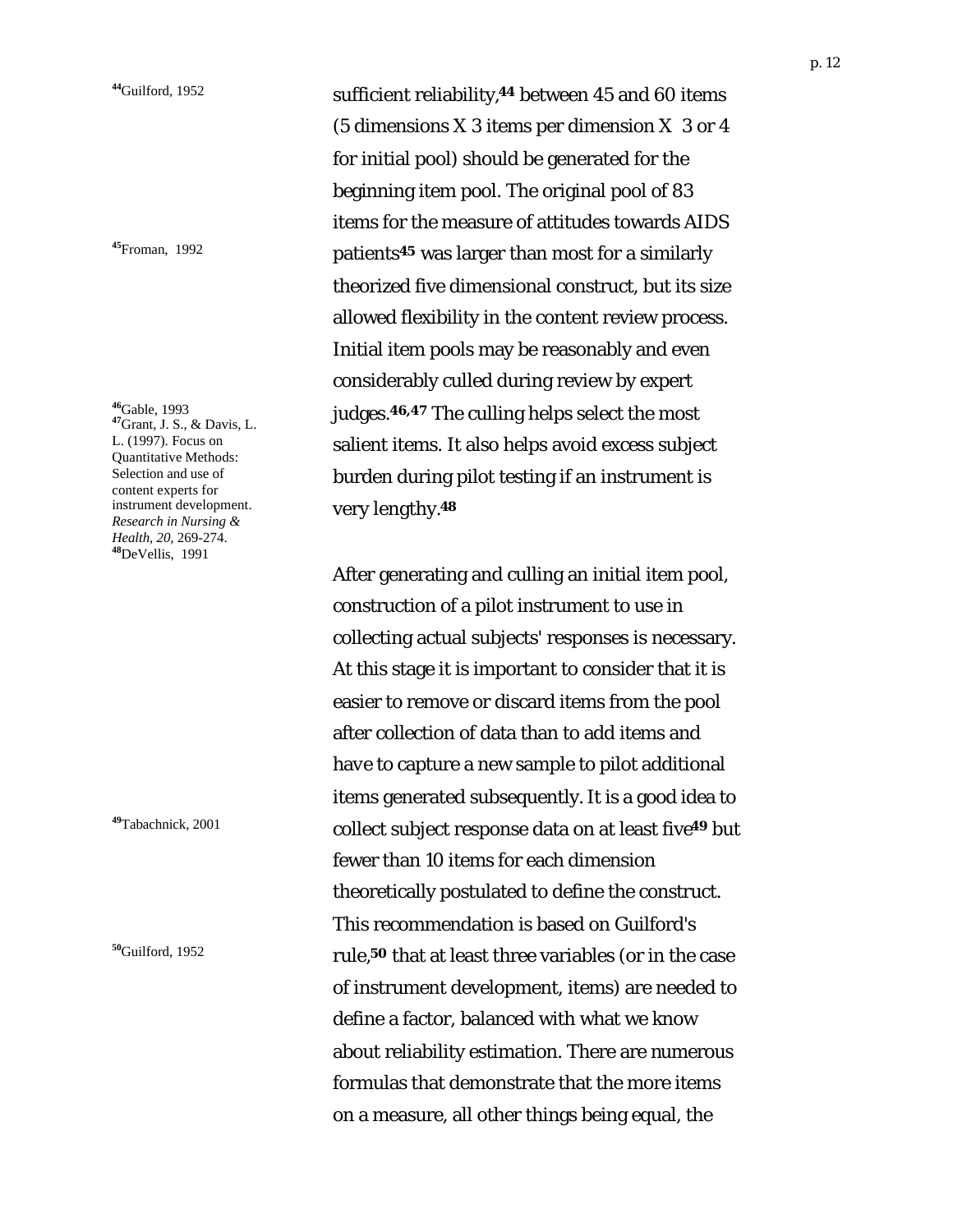**<sup>51</sup>**Ferketich, S. (1991). Aspects of item analysis. *Research in Nursing & Health, 14*, 165-168. **<sup>52</sup>**Gable, 1993

more reliable the measure.**51,52** Thus, it is preferable to have a bit of a surplus, rather than just the bare minimum of three items suggested by Guilford, to select from when calculating factor reliabilities after an EFA. If one initiates a pilot test with a minimum of five items for each theorized factor, there is some "wiggle room" to discard items that show low average inter-item correlation on a factor. The discard of such items would serve to increase an alpha estimate of **<sup>53</sup>**Ferketich, 1991 internal consistency.**53** The effect of the discard can be estimated with extrapolation techniques available in most reliability calculation programs. The actual effect of item discard can only be accurately estimated with subsequent testing of a reduced item pool.

One may seek to avoid collecting data on too many items for each expected factor, however, for practical as well as statistical reasons. An excess of items on a pilot tested instrument may demand a very large sample to allow a reasonable subject (N) to item (P), or N:P, ratio. Such samples may be difficult to access for EFA or could expend available subjects needed for an anticipated CFA. Additional practical concerns are that good items are difficult to write and long instruments are a "turn off" to subjects, presenting too great a subject burden or demand. When bored, subjects might discontinue the task or subvert a research effort, resulting in **<sup>54</sup>**Pedhazur, 1991 measurement error.**54** The following statistical limitations may also result from too many items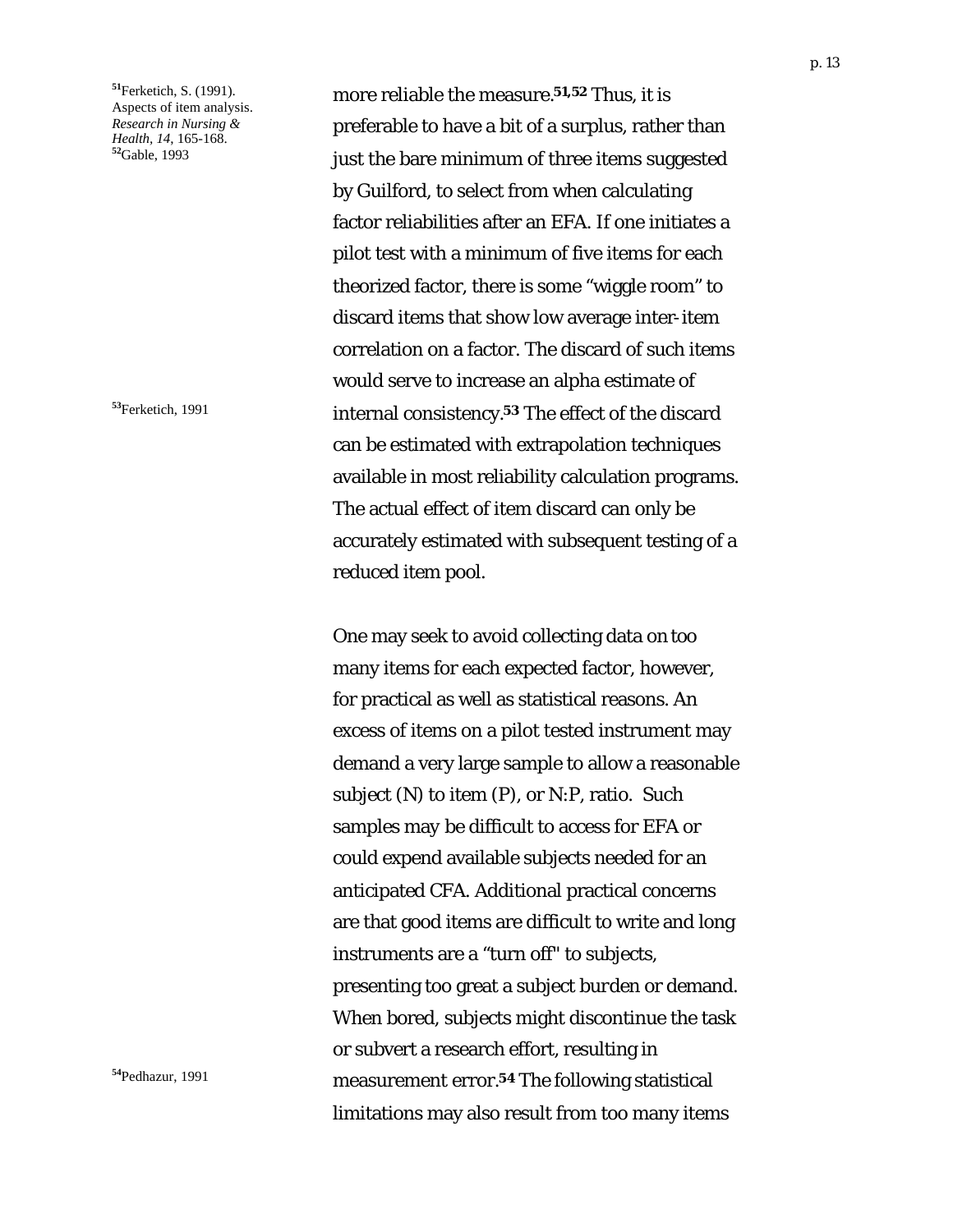in an initial item pool. The excessive subject demands may result in many missing values from omitted items. This can lead to either reduction of sample size necessitated by casewise deletion or the necessity to use some form of missing data replacement procedure. Considering that factor analysis procedures rely on correlational analysis, and that in turn relies upon maximizing variance in a data set, need for replacement of missing values should be avoided if at all possible. Missing values replacement procedures (i.e., mean substitution, regressed score substitution) all have the effect of reducing variance. The outcome in that case may be an overfitting of data and a resultant creation of factors that are specific to the data set analyzed rather than being generalizable.**55** An over abundance of items, regardless of missing data, might also result in too complex a factor solution to achieve the goal of simple structure following rotation,**56** or a correlation matrix that does not meet minimum assumptions for any FA.**57,58** In short, a delicate balance between having too few and too many items should be sought before initiating an EFA.

In preparing your own, newly-generated item pool for an EFA, focal points (anticipated dimensions of a construct) should also be considered. Identifying focal points initially may help name factors that emerge after EFA procedures are used. These focal points may be achieved by identifying marker items, sometimes

**<sup>55</sup>**Tabachnick, 2001, pp. 587-589

**<sup>56</sup>**Thurstone, L. L. (1947). *Multiple Factor Analysis.* Chicago: University of Chicago Press. **<sup>57</sup>**Guilford, 1952 **<sup>58</sup>**Tinsley, H. E., & Tinsley, D. J. (1987). Uses of factor analysis in counseling psychology research. *Journal of Counseling Psychology, 34*, 414-424.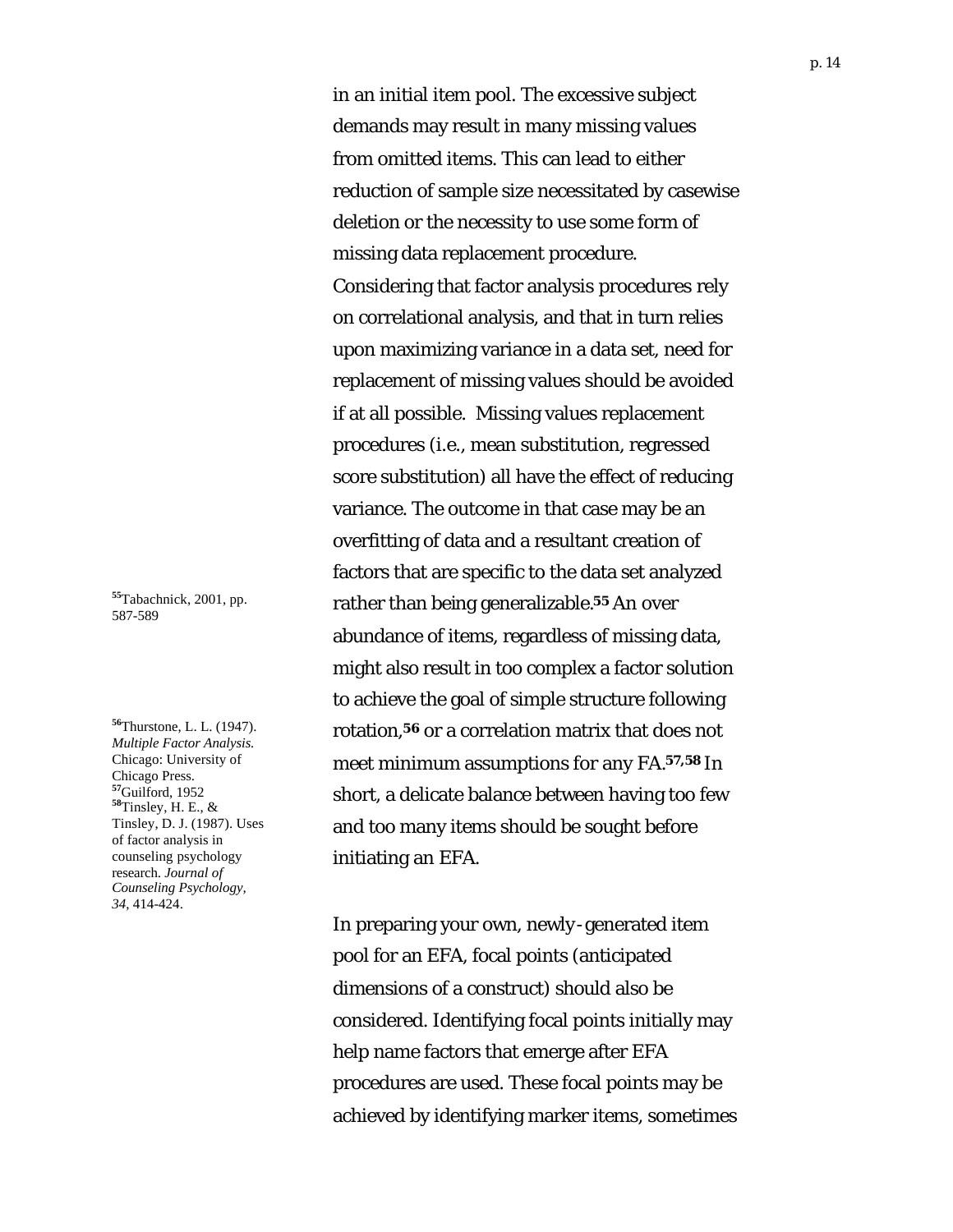**<sup>59</sup>**Tabachnick, 2001, pp. 587, 683

called marker variables**59** for each theorized dimension. These marker items are those you identify a priori as being the focus or essence of a theorized dimension. For example, agreement with the statement, "It is especially important to work with AIDS patients in a caring manner" was thought to capture the essence of a nurse's empathetic attitude toward caring for people **<sup>60</sup>**Froman, 1992 with AIDS.**60** When this item showed the strongest contribution to one of the factors that emerged from an EFA of pilot tested items on the AIDS Attitude Scale, it was easy to name the factor it was associated with "Empathy."

Marker items might not be important when a construct is theorized as being unidimensional. In that case one would want to select items that all equally reflect the latent variable. The desired result from an EFA then would be the emergence of a single factor solution, indicating a **<sup>61</sup>**DeVellis, 1991 homogeneous measure.**<sup>61</sup>**

> A final consideration before pilot testing a newly developed item pool is the selection of an item response scale. Certain response scales should not be used with factor analysis in any instance, while others require special procedures before use. For example, an ipsative scale, where each individual rank orders response options within an item, yields data inappropriate for factoring.**62,63** Dichotomous response scales (yes/no; agree/disagree) may be factored with popularly used methods like PFA or PCA only if

**<sup>62</sup>**Guilford, 1952 **<sup>63</sup>**Tinsley, 1987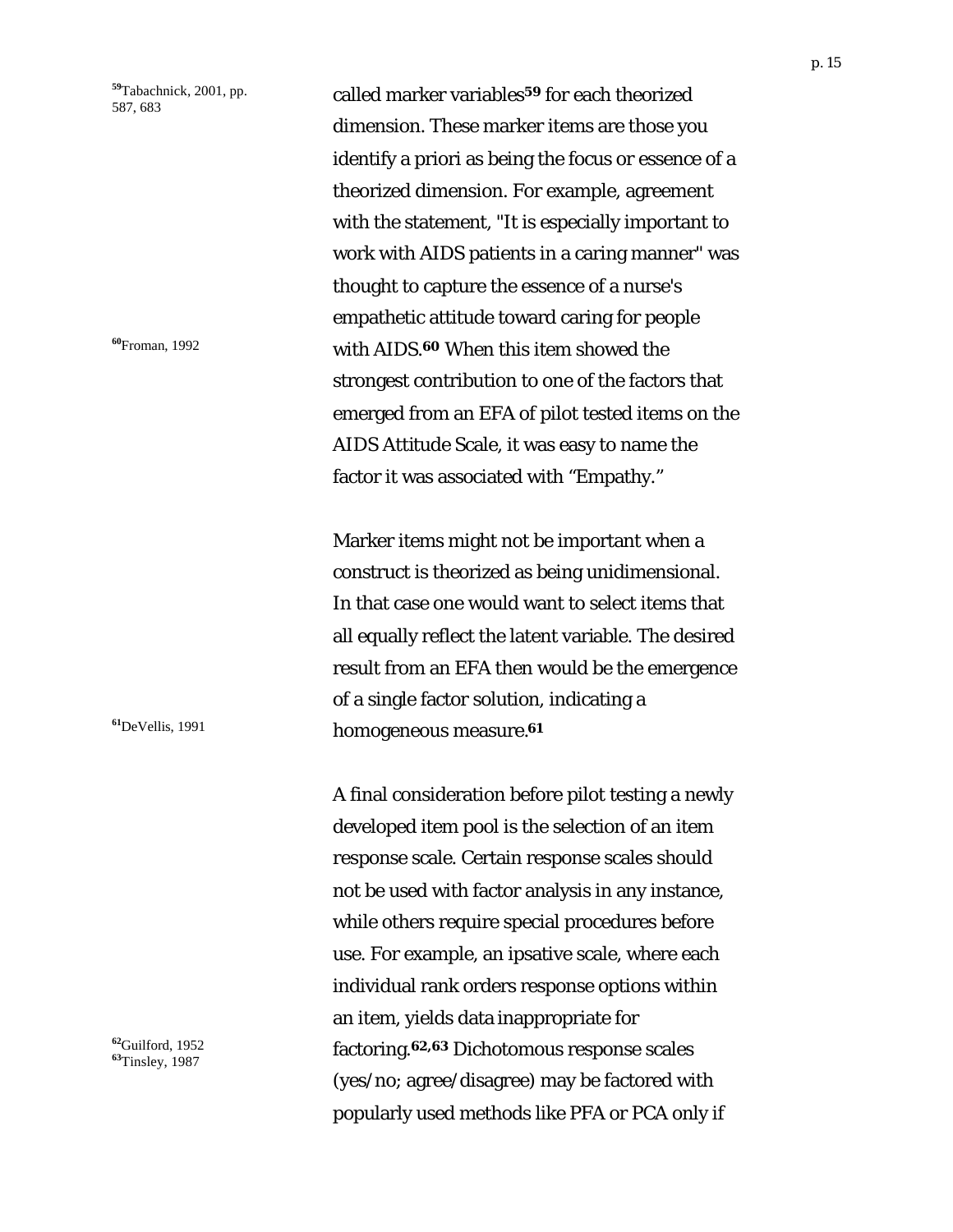responses to items approach a normal distribution for each item, a sizeable challenge **<sup>64</sup>**Tabachnick, 2001 for such response options.**64** If distributions are non-normal, data may require transformations or other special procedures to adjust data from dichotomous response scales before factor analysis can be accomplished. All of these "fix it" alternatives to adjust non-normal distributions pose their own set of problems in turn and may require statistical consultation. Discussion of these procedures is beyond the scope of this article.

### **Sample size considerations in preparing for EFA**

There is continued discussion about how large a sample is needed for any meaningful FA. Before addressing that issue, review of the outcomes from using too small a sample might be helpful. In factor analysis, as in most statistical procedures built upon correlation matrices, small samples are likely to yield spurious results that elude replication. In FA these results frequently manifest themselves in the form of what some informally refer to as "rogue" or "splinter" factors. Rogues are those factors that are specific to one data set and may result from bias in a small sample limiting how representative it is of the larger population. Rogues can result from unique patterns of responding on even a single item. Splinter factors are smaller groupings of items that really constitute a larger factor that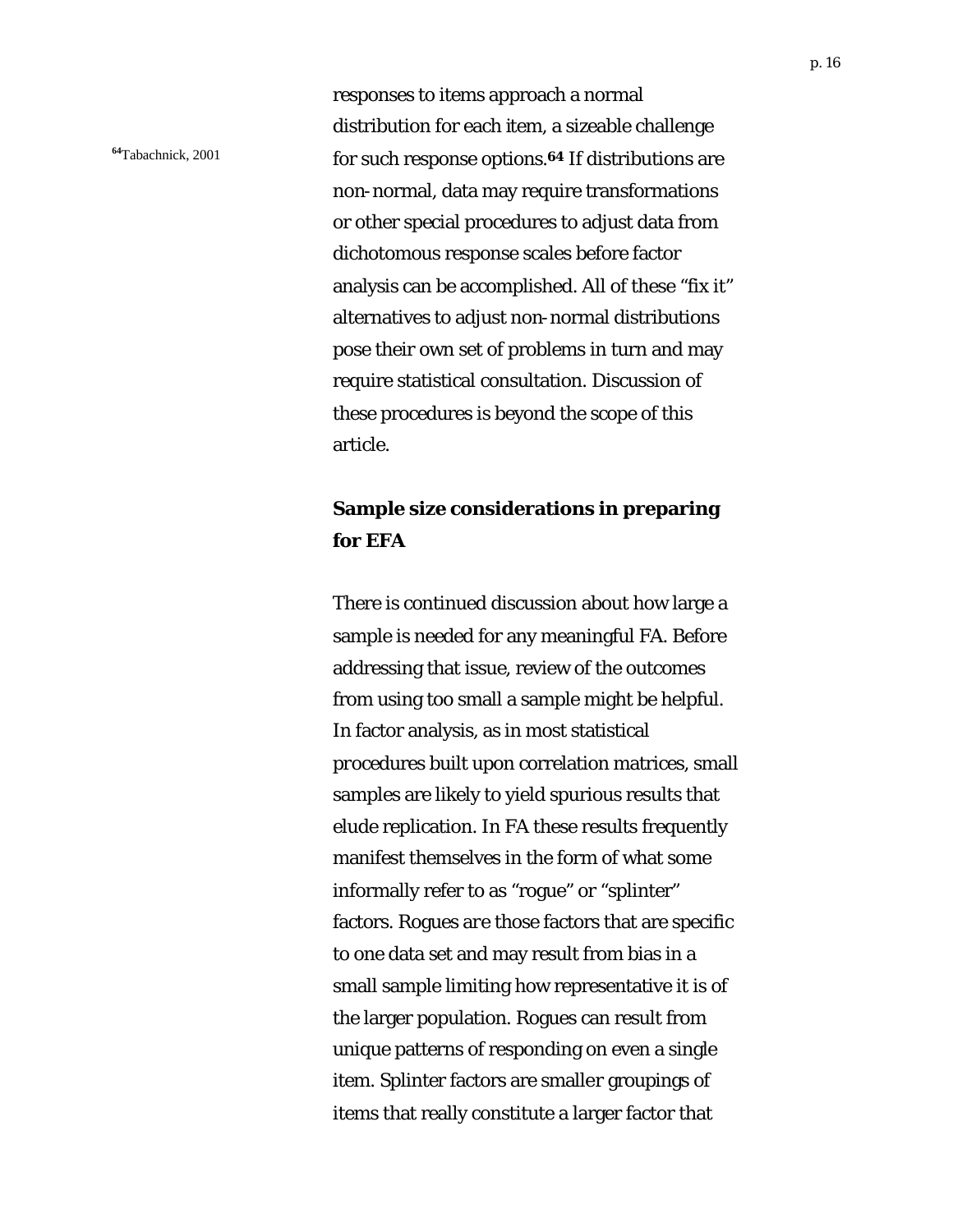has "splintered" when tested on a sample with a small N:P ratio. Rogue or splinter factors may be discovered when a sufficiently large and representative sample is studied and yields fewer factors (with more items loading on each factor) than had occurred in a first round of FA on a small sample. In many cases these scoundrels are only discovered after an initial EFA has produced confusing, frustrating or misleading results. In any event, rogues and splinters are those factors to avoid in factor analysis.

Having a sufficiently large sample for an EFA helps avoid rogues and splinters. One can find a recommendation in the literature for sample size to fit almost any accessible sample. Lows range from 5 subjects per item with a minimum of 100 subjects regardless of the number of items,**<sup>65</sup>** through a minimum of 200,**66** up to 3 to 6 subjects per item with a minimum of 250.**<sup>67</sup>** Higher estimates for sample size recommend up to 10 subjects per item**68** or just a large sample, ideally several hundred.**69** Few have conducted systematic studies varying sample size to determine the minimum needed to avoid misleading results.**70** One such study, conducted by Arrindell and Van der Ende**71** looked at factorial stability as sample size varied. They considered the ratio of subjects to both the number of items included for factoring and the number of factors expected to explain the items. Based on results of these systematic, empirical analyses they rejected previous

**<sup>65</sup>**Gorsuch, R. L. (1983). *Factor Analysis (2nd. Ed).* Hillsdale, NJ: Erlbaum. **<sup>66</sup>**Guilford, 1952 **<sup>67</sup>**Cattell, R. B. (1978). *The Scientific Use of Factor Analysis.* New York: Plenum. **<sup>68</sup>**Nunnally, 1994 **<sup>69</sup>**Cureton, E. E. & D'Agostino, R. B. (1983). *Factor Analysis: An Applied Approach.* Hillsdale, NJ: Erlbaum.

**<sup>70</sup>**Tinsley, 1987 **<sup>71</sup>**Arrindell, W. A., & Van der Ende, J. (1985). An empirical test of the utility of the observation-tovariables ratio in factor and components analysis. *Applied Psychological Measurement, 9,* 165-178.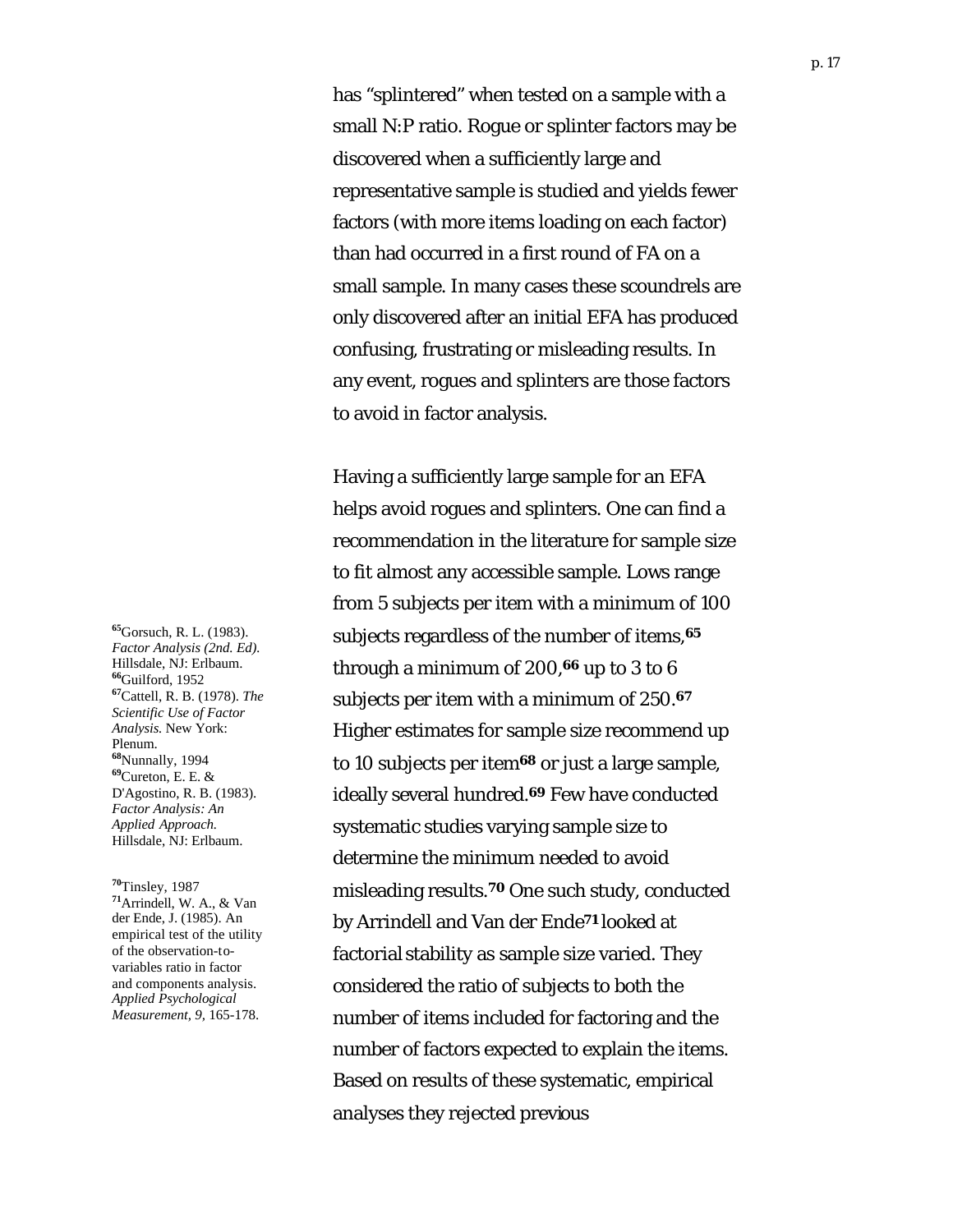recommendations about sample size. Arrindell and Van der Ende suggested necessary sample size for a meaningful analysis be estimated based upon the number of factors expected, with a minimum of 20 subjects desired per factor. <sup>72</sup>Tinsley, 1987 Subsequently, Tinsley and Tinsley<sup>72</sup> noted that it is sometimes difficult to estimate the number of expected factors. In that event, they extended the recommendation to include 5 to 10 subjects per item for up to 300 subjects total.

> The discussion in the literature described above might suggest that calculation of the size of the sample needed for a meaningful EFA is not a cut and dried decision. Keep in mind the earlier comments regarding insufficient samples: they may produce transient rogue or splinter factors. If data from a sample of modest size are subjected to an EFA and an uninterpretable factor structure results, consider whether inadequate sample size is the source of the problem. If this is the source of the problem, one should collect data from more people to increase sample size and representativeness, and rerun the EFA on the expanded sample.

## **Some final considerations in preparation for an EFA**

Other matters of pre-analysis data hygiene can be employed to avoid frustrations resulting after an EFA. After data entry but before any FA, all data should be screened. One should remember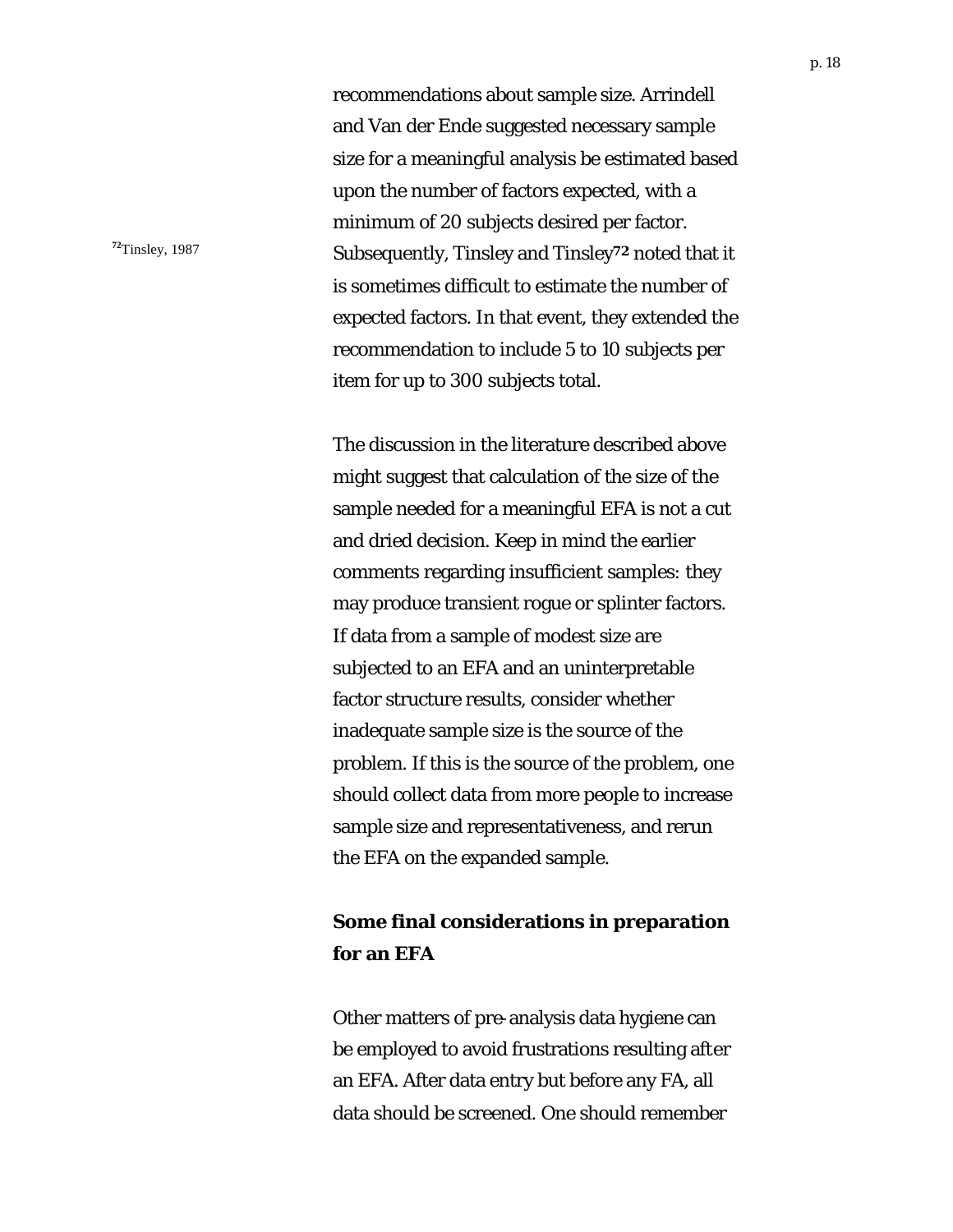that factor analysis is built upon correlations, so all the prerequisite assumptions associated with parametric analytic procedures apply. Screening should include at the least inspection for multivariate outliers, non-normal distributions of responses at the item level, and linear bivariate relationships between variables. Additionally, sufficient multicollinearity in the correlation matrix is needed to warrant a factor analysis, and redundancy or singularity of squared multiple correlations for each item with all other items should be avoided. These concerns reflect the "factorability" of the **<sup>73</sup>**Tabachnick, 2001 correlation matrix.**73** Sufficient multicollinearity can be actually tested through the use of a Box test or Bartlett's test of sphericity, although both these tests are considered "notoriously sensitive" to correlations because of dependence on sample size and likely to be overly inclusive of factorable matrices. A more simple approach is to inspect the simple and squared multiple correlations (SMC) for the set of items. If no simple correlations exceed .30, the matrix probably has insufficient multicollinearity. If the SMC values are all in the high .90s or if any equal 1.0, then redundancy or singularity has probably been **<sup>74</sup>**ibid, p. 589 violated.**74** All of these reflect assumptions that need to be met before using any type of FA procedure. They are tedious procedures often not employed until after unsatisfactory results emerge. In some cases the procedures to ensure good data hygiene may never be applied at all. In those cases erroneous but interpretable results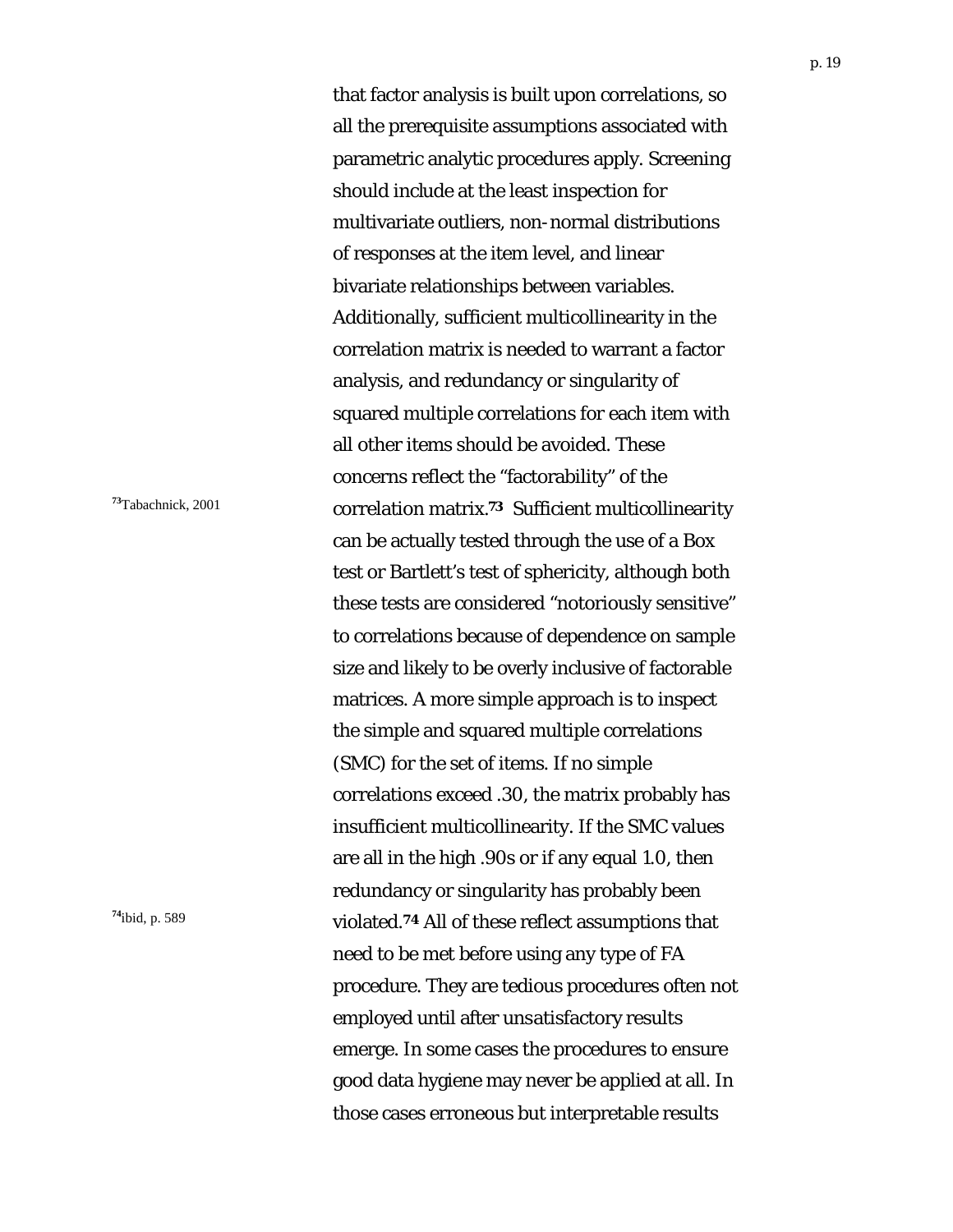**<sup>75</sup>**Kline, R. B., 1998 **<sup>76</sup>**Tabachnick, 2001, pp. 587-590, 647

may occur, only to be discovered at either the point of replication of an EFA or initiation of a CFA. Any good multivariate textbook can be consulted to identify procedures recommended for such data screening.**75,76** Once problems are found, repair or adjustment is possible, leading to more interpretable, rewarding and honest results from EFA procedures. These preparatory considerations and procedures may sound elaborate, but the pay-off has the potential to be major. With a sound approach to the use of EFA for construct validation in instrument development or instrument adaptation, measurement of variables becomes more sound. All of the above help prevent falling into what Pedhazur and **<sup>77</sup>**Pedhazur, 1991, p. 591 Schmelkin**77** describe as the "garbage in, garbage out trap" that "…is probably nowhere more evident than in applications of FA." With good preparation and appropriate use, the family of factor analysis procedures offers a powerful tool to researchers.

> This article is not meant to provide a detailed description of the many decisions an analyst must make in the actual course of using FA. Choices of extraction methods, how many factors to retain, what rotations to explore, and interpretation and naming of factors, are not addressed here. The interested reader is advised to consult any of the many more advanced articles and texts that speak to these and other more detailed content associated with factor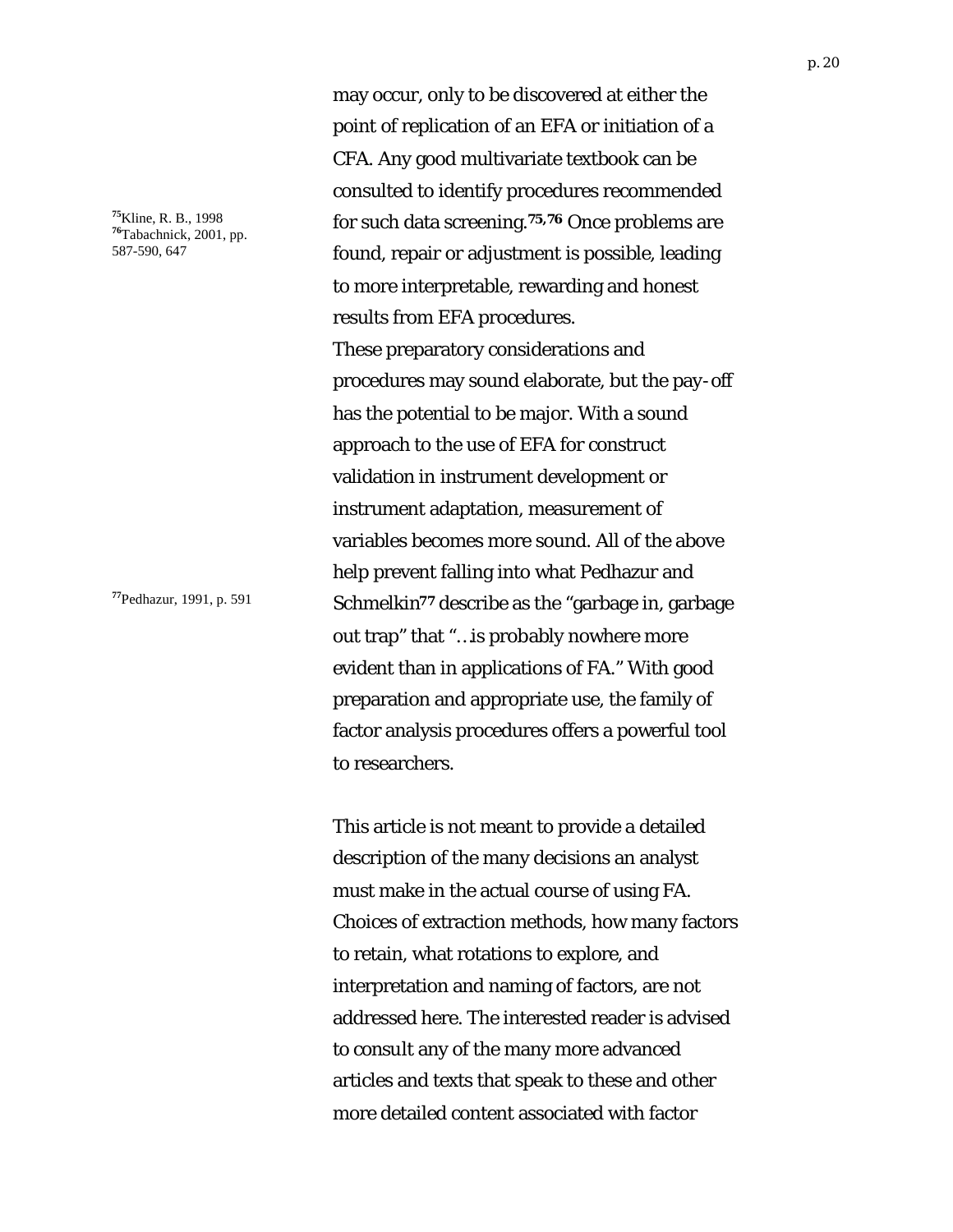**<sup>79</sup>**Stevens, 1996 **<sup>80</sup>**Tabachnick, 2001 **<sup>81</sup>**Kline, 1998

**<sup>82</sup>**Pedhazur, 1991

**<sup>83</sup>**DeVellis, 1991

**<sup>84</sup>**Nunnally, 1994

**<sup>78</sup>**Ferketich, 1990 analysis. Ferketich and Muller**78** provide an excellent summary overview of the family of factor analysis procedures. Sources such as Stevens'**79** and Tabachnick and Fidell's**<sup>80</sup>** multivariate statistics books, Kline's**81** SEM text, Pedhazur and Schmelkin's**82** text on measurement and design, as well as DeVellis'**<sup>83</sup>** instrument development book and finally Nunnally and Bernstein's**84** classic volume on psychometric theory all provide more in depth information than that presented here. This introduction has been meant to offer tips for preparation and should not be treated as any more than an introduction. The family of factor analysis procedures provides a variety of ways to study the underlying complexity of systematically collected indicators of constructs. FA offers one means to expand the repertoire of credible measurement instruments useful in advancing research more surely and speedily.

> *The author wishes to thank two individuals for their contributions to this article. Thanks go to Mrs. Susana Briones for her help in the preparation of the manuscript and to Dr. Steven V. Owen for listening to all the ideas and providing references, insight, mentorship, and encouragement in the writing and revision of the paper.*

**Copyright, Southern Nursing Research Society, 2001**

**This is an interactive article. Here's how it works: Have a comment or question about this paper? Want to ask the author a question? Send your email to the [Editor](mailto:bjholtzclaw@mmcable.com) who will forward it to the author. The author then may choose to post your comments and her/his comments on the**